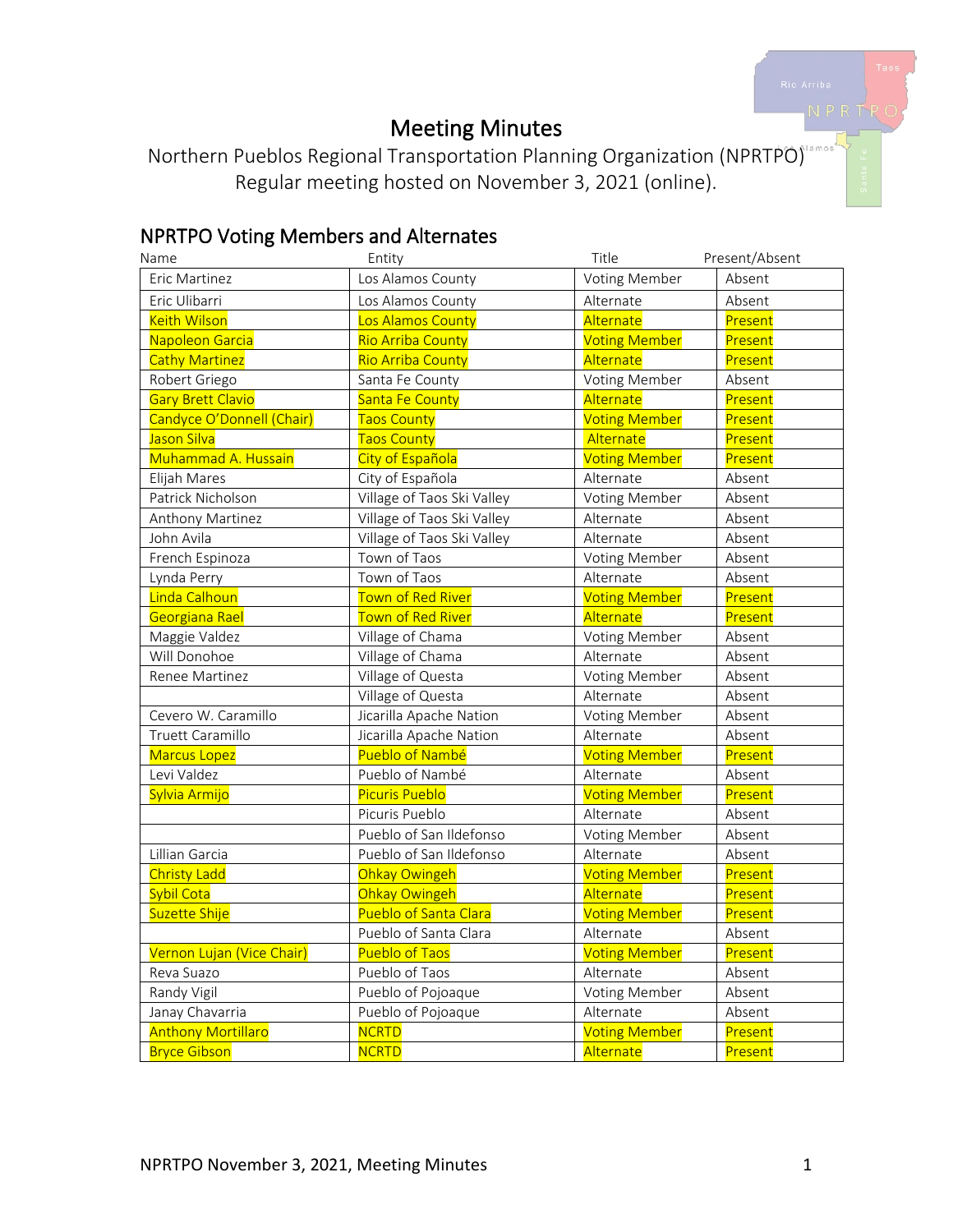

# NCNMEDD/NPRTPO Staff

Christopher Madrid MCNMEDD Community Development Director Paul Sittig **NUMEDD** Transportation Planner Kyla Danforth NCNMEDD Transportation Intern

#### NMDOT Staff

James Mexia National NMDOT Technical Support Engineer Rosa Kozub NMDOT Gov't to Gov't Unit Supervisor, Interim Liaison Ron Shutiva NMDOT Tribal Liaison Vijay Ummadi NMDOT Rural Transit Program Manager

#### **Guests**

Brent Jaramillo Taos County Debra Baca Town of Taos Annette Granillo **Atomic City Transit, Los Alamos County** Paul Passino **Miners Transit, Town of Red River** Marcie Davis Santa Fe Recovery Center

#### I. Call Meeting to Order

Chairwoman O'Donnell, Taos County, called the meeting to order at 10:00 AM.

#### II. Pledge of Allegiance

Chairwoman O'Donnell called on Muhammad Hussain, City of Española, to lead the pledge of allegiance.

#### III. Opening Prayer

Chairwoman O'Donnell asked Christy Ladd, Ohkay Owingeh, if she could suggest someone to lead the prayer. Marcus Lopez, Pueblo of Nambé, provided the opening prayer.

#### IV. Welcome and Introductions/Public Comments:

Chairwoman O'Donnell asked Paul Sittig, NCNMEDD, if guests could introduce themselves. Rosa Kozub, NMDOT Government to Government Unit Supervisor introduced herself and said that Joe Moriarty had accepted the position of Technical and Freight Planning Unit Supervisor, and that she would be the interim NMDOT Planning Liaison to NPRTPO. Vijay Ummadi introduced himself as the Rural Transit Program Manager at NMDOT. Chairwoman O'Donnell asked for new attendees to introduce themselves, and the following did so: Paul Passino, Red River Miners Transit; Bryce Gibson, Planning and Projects Manager at North Central Regional Transit District (NCRTD); Annette Granillo, Transit Manager with Atomic City Transit; Kyla Danforth, Transportation Intern at North Central New Mexico Economic Development District (NCNMEDD); Georgiana Rael, Administrator with the Town of Red River; and Marcie Davis with Santa Fe Recovery Center. Chairwoman O'Donnell asked if there were any comments from the public. Being none, she moved on to the next item on the agenda.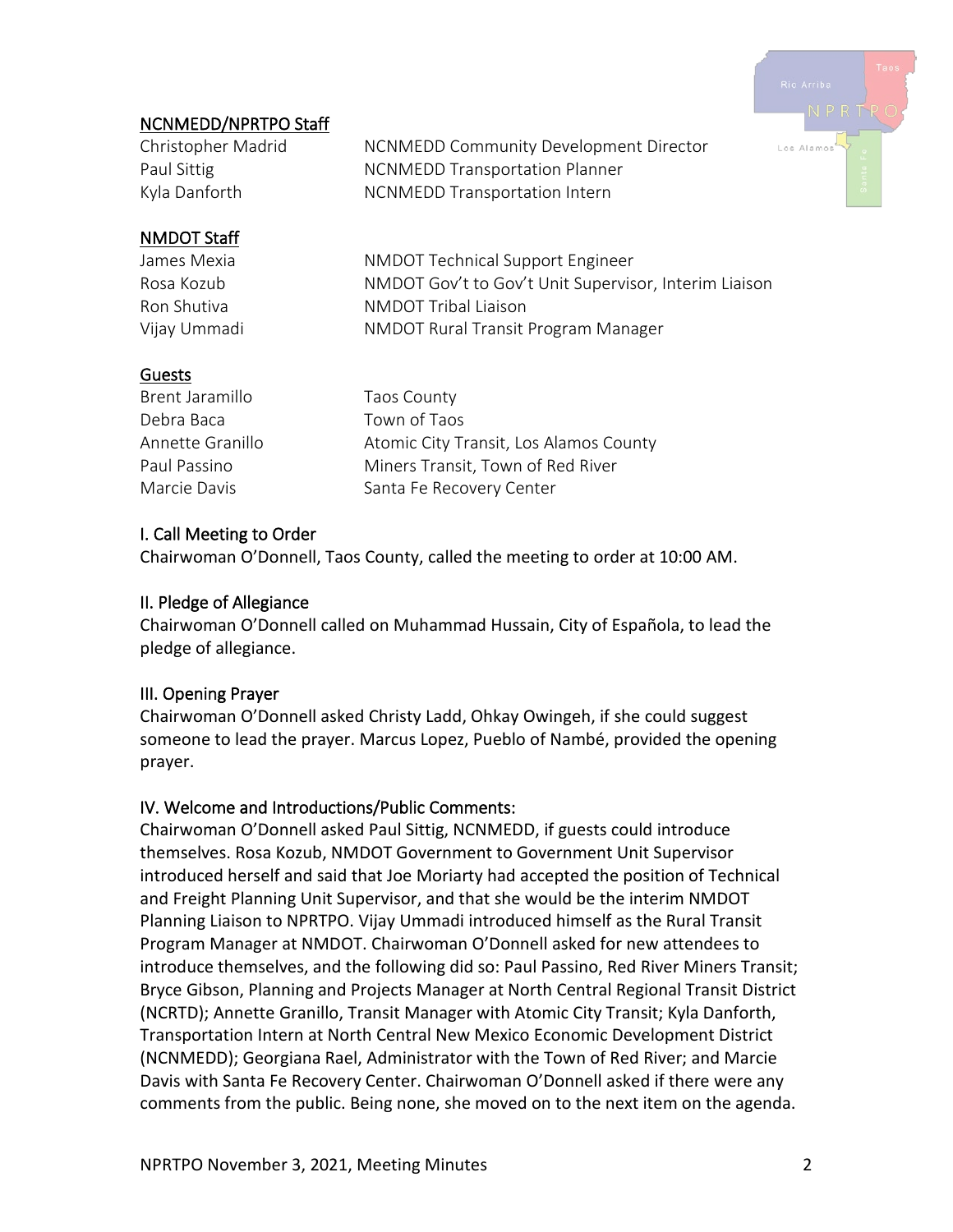

## V. Roll Call:

Chairwoman O'Donnell called on Paul Sittig, NCNMEDD, to conduct the roll call.

| Name                | Entity                | <b>Voting Member or Alternate</b> |
|---------------------|-----------------------|-----------------------------------|
| Keith Wilson        | Los Alamos County     | Alternate                         |
| Napoleon Garcia     | Rio Arriba County     | <b>Voting Member</b>              |
| Gary Brett Clavio   | Santa Fe County       | Alternate                         |
| Chairwoman Candyce  | <b>Taos County</b>    | <b>Voting Member</b>              |
| O'Donnell           |                       |                                   |
| Muhammad Hussain    | City of Española      | <b>Voting Member</b>              |
| Linda Calhoun       | Town of Red River     | <b>Voting Member</b>              |
| Marcus Lopez        | Pueblo of Nambé       | <b>Voting Member</b>              |
| Sylvia Armijo       | Picuris Pueblo        | <b>Voting Member</b>              |
| Christy Ladd        | Ohkay Owingeh         | <b>Voting Member</b>              |
| Sybil Cota          | Ohkay Owingeh         | Alternate                         |
| Suzette Shije       | Pueblo of Santa Clara | <b>Voting Member</b>              |
| <b>Bryce Gibson</b> | <b>NCRTD</b>          | Alternate                         |

Mr. Sittig confirmed that there is a quorum for the meeting and noted that Vice Chair Vernon Lujan would be connecting via phone.

#### VI. Approval of the Agenda:

Chairwoman O'Donnell, Taos County, asked for a motion to approve the agenda.

Motion to approve the agenda as amended was made by Napoleon Garcia, Rio Arriba County. Second from Mayor Linda Calhoun, Town of Red River.

| Name                         | Entity                | Vote |
|------------------------------|-----------------------|------|
| Keith Wilson                 | Los Alamos County     | Yes  |
| Napoleon Garcia              | Rio Arriba County     | Yes  |
| Gary Brett Clavio            | Santa Fe County       | Yes  |
| Chairwoman Candyce O'Donnell | <b>Taos County</b>    | Yes  |
| Muhammad Hussain             | City of Española      | Yes  |
| Linda Calhoun                | Town of Red River     | Yes  |
| Marcus Lopez                 | Pueblo of Nambé       | Yes  |
| Sylvia Armijo                | Picuris Pueblo        | Yes  |
| Christy Ladd                 | Ohkay Owingeh         | Yes  |
| Suzette Shije                | Pueblo of Santa Clara | Yes  |
| <b>Bryce Gibson</b>          | <b>NCRTD</b>          | Yes  |

Roll Call Vote:

The motion passed unanimously.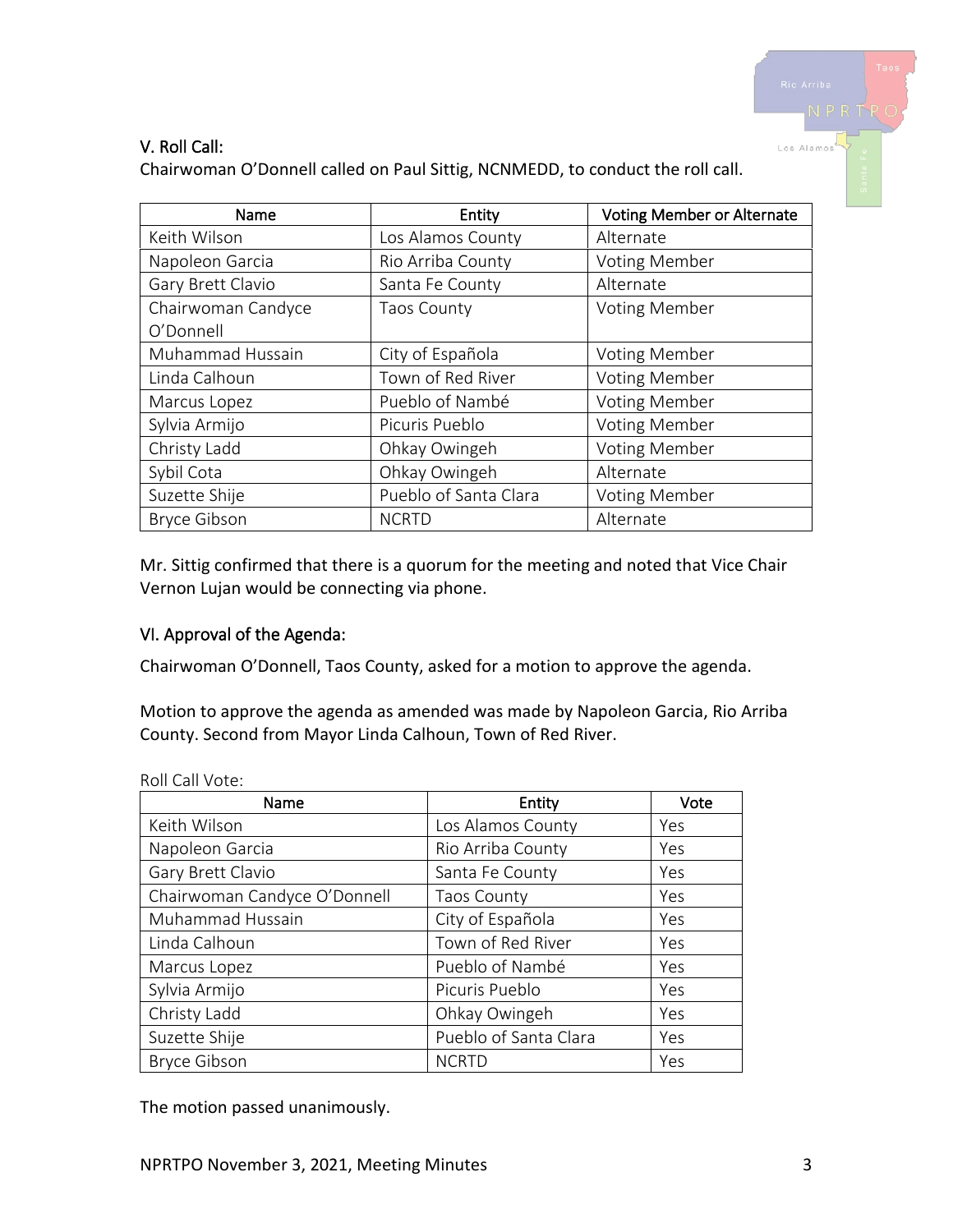# Los Alamo

# VII. Approval of the Minutes: September 1, 2021, Regular Meeting online

Chairwoman O'Donnell, Taos County, asked if everyone had a chance to review the meeting minutes, and if there were changes to the minutes. Brett Clavio, Santa Fe County, noted that a typo on page 12, where "Quest" should be "Questa." Sylvia Armijo, Picuris Pueblo, noted she listed as present on the first page but was not in attendance. Chairwoman O'Donnell asked for a motion to approve the minutes as revised.

Motion was made by Chairwoman O'Donnell. Second from Brett Clavio, Santa Fe County.

| Name                         | Entity                | Vote |
|------------------------------|-----------------------|------|
| Keith Wilson                 | Los Alamos County     | Yes  |
| Napoleon Garcia              | Rio Arriba County     | Yes  |
| Gary Brett Clavio            | Santa Fe County       | Yes  |
| Chairwoman Candyce O'Donnell | <b>Taos County</b>    | Yes  |
| Muhammad Hussain             | City of Española      | Yes  |
| Linda Calhoun                | Town of Red River     | Yes  |
| Marcus Lopez                 | Pueblo of Nambé       | Yes  |
| Sylvia Armijo                | Picuris Pueblo        | Yes  |
| Christy Ladd                 | Ohkay Owingeh         | Yes  |
| Suzette Shije                | Pueblo of Santa Clara | Yes  |
| <b>Bryce Gibson</b>          | <b>NCRTD</b>          | Yes  |

Roll Call Vote:

The motion passed unanimously.

#### VIII **Action/Approval: FTA Transit Agency Funding Rating and Ranking** (NMDOT/RTPO)

Vijay Ummadi, NMDOT Rural Transit Program Manager, provided an introduction to the process. Mr. Ummadi thanked the RTPO for conducting the annual rating and ranking meeting, which supports and provides information to NMDOT for their consideration and informs regional partners of each transit agency's plans and programs. He noted NMDOT Transit and Rail Division announced the FFY 2022 federal transit grant awards at the annual statewide transit budget award meeting on June 7 and 8, 2021. The total amount awarded statewide was over \$20 million in federal funding, including over \$8 million in CARES and ARP Acts funding to maintain operations and staffing levels for public transportation operators during the COVID-19 pandemic to provide up to 100% federal funding for administration and operating expenses.

Mr. Ummadi provided a summary of statewide funding for FFY 2022, noting that agencies were awarded over \$1.8 million to 23 entities under Section 5310 for capitol and systems for transportation to seniors and individuals with disabilities. Section 5311 funds are used for administrative and operating expenses for general transportation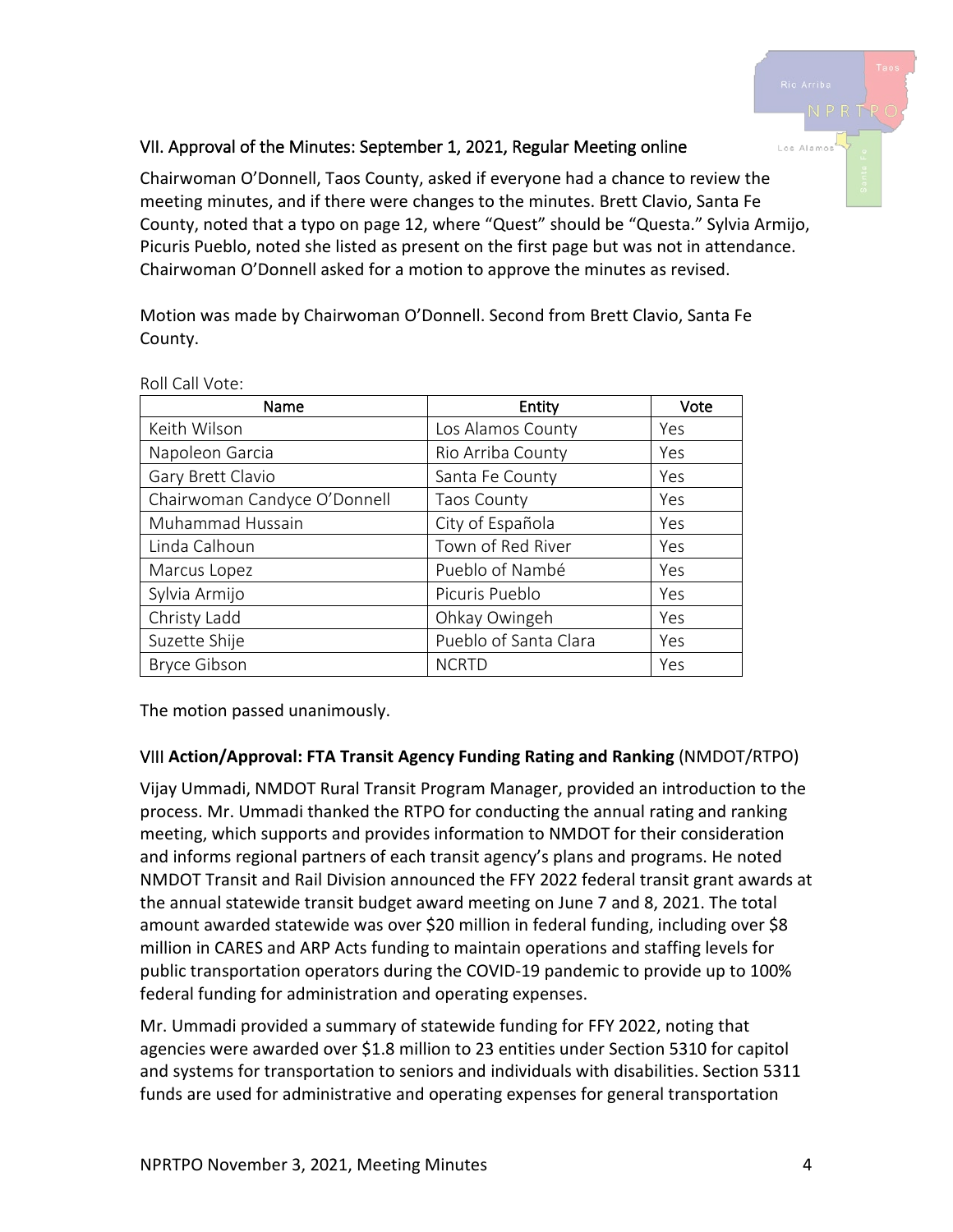systems in rural areas, and 21 applicants were funded more than \$16 million between CARES and ARP Act funding and traditional Section 5311 funding. Section 5339 funds are used to assist with capitol expenses in the provision of general public transportation services in rural areas, and 10 applicants were awarded over \$1.5 million. Additional information is available in the NMDOT Transit and Rail Award Packet that is posted online [\(link to the document\)](https://www.dot.nm.gov/planning-research-multimodal-and-safety/modal/transit-rail/transit-bureau/).

Paul Sittig, NCNMEDD, presented the criteria for consideration for Section 5311:

- 1. Rural Public Transportation Planning and Regional Coordination:
	- Does the applicant have a short/long term transit plan?
	- Is this plan adopted by the applicants governing body?
	- Is there coordination with other transit systems and other modes of transportation, including tribal entities?
	- Is ongoing funding part of the plan?
	- Has a formal process been established for public input?
- 2. Rural Public Transportation Planning and Regional Coordination:
	- Does a regional transit/transportation plan exist that includes this service? If not, what is the basis for the need for the service?
	- Does a regional need exist to serve the demand in this area?
	- How strong is the need to continue/begin this system?
- 3. Level of marketing of the Transit System Public Served (ridership):
	- Does the transit system have a marketing plan?
	- Has it been implemented?
	- Is there a clear direction to increase ridership?
		- o Including paratransit?

And criteria for Section 5310:

- 1. Planning and Coordination:
	- Does Applicant coordinate services with other disabled and elderly providers?
	- Do they have a plan for anticipated disabled and elderly growth in the community?
	- Is the project included in the RPO/MPO Coordinated Public Transit Human Services Transportation Plan?
- 2. Regional Need and Justification:
	- Does applicant serve regional market demands?
	- Is there a clear and defined need for this service?
- 3. Maintenance, Safety, and ADA:
	- Does the applicant have a comprehensive maintenance plan?
	- Do they have someone trained to recognize maintenance concerns?
	- Are applicants drivers trained in passenger safety and sensitivity?
		- o Wheelchair lift operations?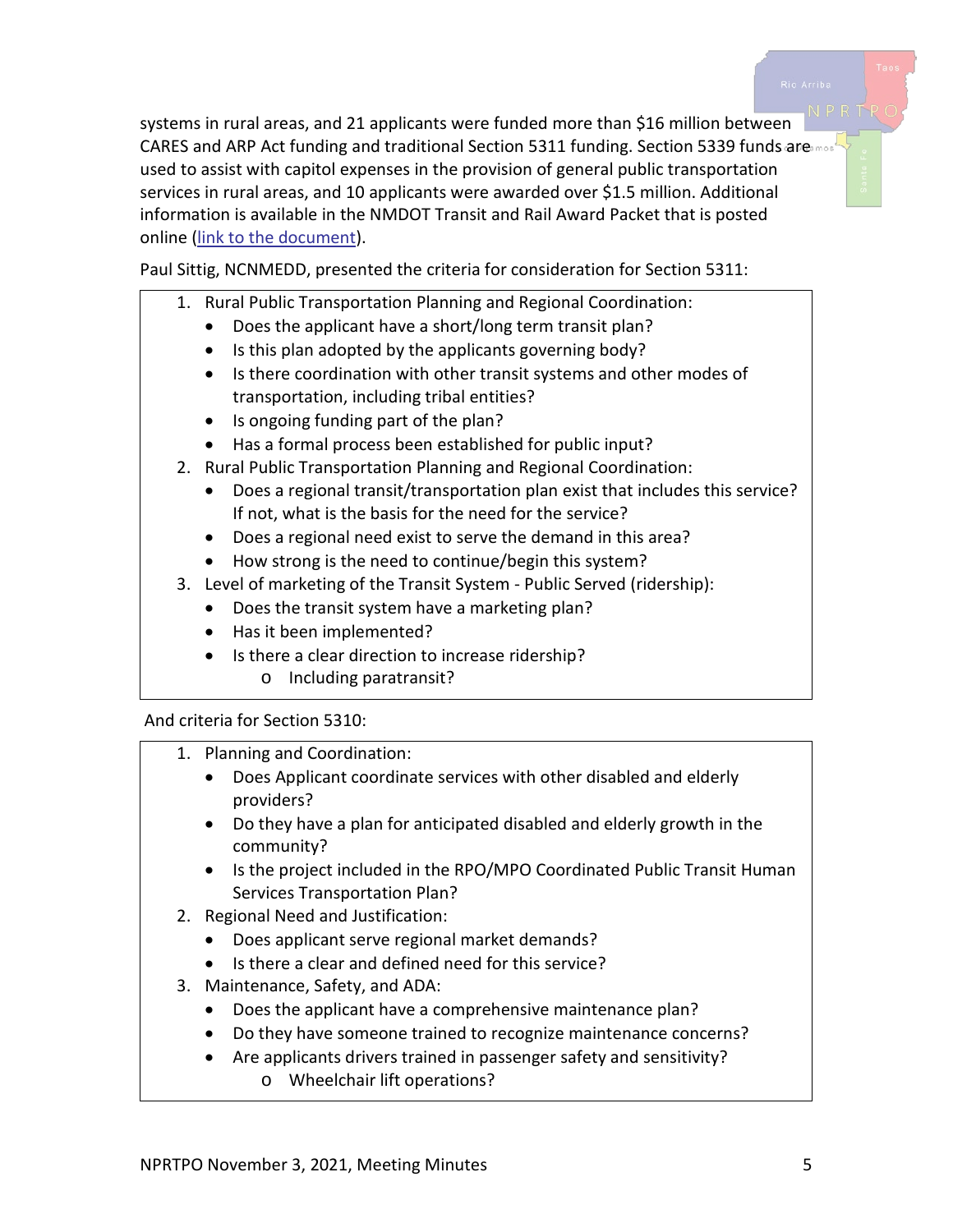Christy Ladd, Ohkay Owingeh, noted that Maintenance, Safety, and ADA considerations weren't provided to 5311 applicants, and Mr. Sittig confirmed that the criteria for Los Alamos Sections 5311 and 5310 are slightly different. He confirmed that the ranking form included the questions that apply to each section only.

Chairwoman O'Donnell asked where the application packets were for all each of the applications, and Mr. Sittig stated that he sent out an email earlier that morning (Nov. 3, 2021) to members with a link to all the applications, rather then emailing the applications directly, as some of the applications were rather large files.

5311 (Rural Transit) Presentations:

- Atomic City Transit (Los Alamos County) Annette Granillo
	- o Ms. Granillo presented a route map, and noted that ACT has seven neighborhood routes, operating daily from 6 AM to 7 PM, and coordinates with NCRTD routes and NMDOT Park and Ride.
	- o ACT provides an ADA accessible dial-a-ride service from 6:30 to 9 PM.
	- o ACT offers seasonal service between White Rock and Bandelier National Monument 7 days a week from approximately 9 AM to 5:10 PM, and this service has allowed NPS to increase access without increasing its parking.
	- o ACT offers an Afternoon Express on school days to help kids and other members of the public with increased stop locations.
	- o ACT services and ridership were significantly reduced in 2021 due to COVID safety restrictions, but ACT is back to full service and ridership is up to 60% of prior volumes and continue to increase.
	- o Current service plan update is underway, delayed due to COVID-19.
	- o Public involvement is encouraged for service changes with focus groups, marketing surveys, and public presentations; and ongoing outreach through transportation board, public comment cards on buses and online, in-person feedback collected from riders, and a citizen survey every two years. Performance measures are assessed through citizen surveys, and in 2020, ACT surveyed mobility and not just services of ACT, covering streets (traffic and road condition), parking, ability to travel by foot, bicycle, car, and ACT. ACT ranked 88% positive, above the benchmark of 84% positive for overall quality of the transportation system in Los Alamos County.
	- o ACT produces an annual ridership report and presents this to the transportation board and county council.
	- o ACT's marketing plan promotes the brand through their website, print media and social media (Instagram and Facebook), booths at community events, and in-school trainings on how to use the bus.
	- o Ms. Granillo presented a staff summary of the full-time and seasonal employees, and staff training plan, the fleet and fleet maintenance.
	- o She also presented the fleet of 31 vehicles
		- Fixed Route 20 Buses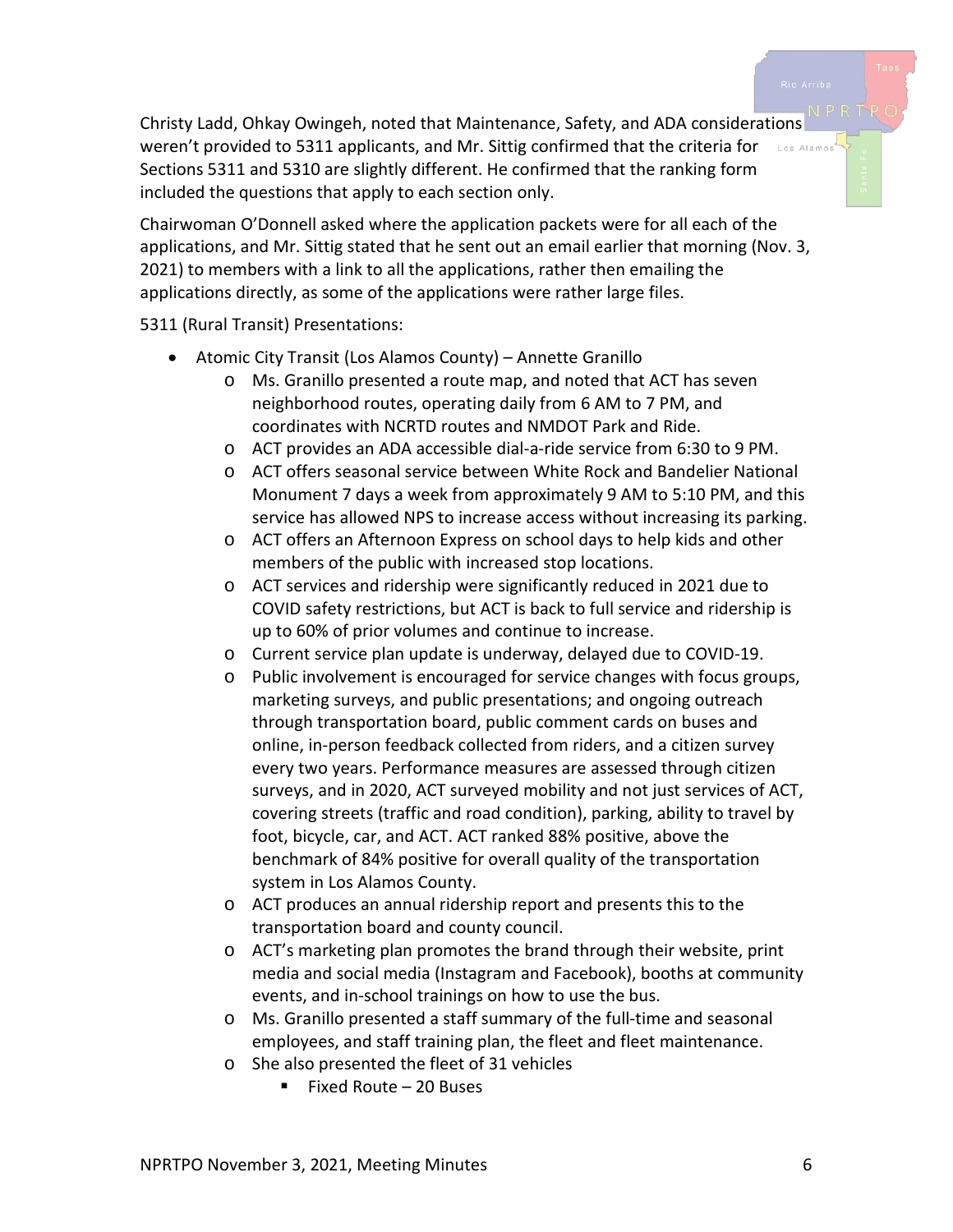Los Alamo

- Paratransit Dial-A-Ride 4 Vans
- Afternoon Express 5 Buses
- Downtown Circulator  $-2$  Trolleys
- o FFY 2023 Section 5311 funding request:

| 5311 Grant Funds     | <b>Federal Proposed</b><br><b>FY23</b> | Local Proposed<br><b>FY23</b> | <b>Total Proposed</b><br><b>FY23</b> |
|----------------------|----------------------------------------|-------------------------------|--------------------------------------|
| Administration 80/20 | \$164,274.60                           | \$41,068.65                   | \$205,343.25                         |
| Operations 50/50     | \$1,629,685.50                         | \$1,629,685.50                | \$3,259,371.00                       |
| Capital              | \$860,063.80                           | \$215,016.00                  | \$1,075,079.80                       |
| Total                | \$2,654,023.90                         | \$1,885,770.15                | \$4,539,794.05                       |

- o Chairwoman O'Donnell asked if there were any questions, and Christy Ladd, Ohkay Owingeh, asked if the Los Alamos National Labs taxi services was currently in operation. Ms. Granillo said they were fully operational as far as she knew. Brett Clavio, Santa Fe County, asked what fare was charged, and Ms. Granillo said the services are free to users. Chairwoman O'Donnell asked if she could talk about why she thinks ACT is so successful. Ms. Granillo said the whole community is very supportive of public transit, including the County Council. She credited the in-school training of students leading into adult use of public transportation. The system connects well, running every 30 minutes or hourly, depending on the route and time, and the drivers are friendly and helpful, ensuring that riders get where they want to go. In addition to in-school trainings, ACT provides monthly transit presentations to the community, and connects directly with senior service centers to assist seniors with paratransit and fixed route services that ACT provides. Chairwoman O'Donnell commended ACT on their service and support.
- Miners Transit (Town of Red River) Paul Passino
	- o Mr. Passino presented an overview of the system, which is free to all, and operates daily from 8 AM to 5 PM.
	- o MT operates in coordination with NCRTD, as employees and visitors often travel to and from Red River on a Blue Bus. This provides a reliable system for local employees.
	- o Marketing includes fliers posted around town, which has been especially effective at the RV parks and hotels at either end of town.
	- o Ridership was down in 2021 due to COVID, and offseason ridership is typically lower than the winter, but ridership on the weekends is up due to local events and attractions.
	- o Local businesses can advertise on the exterior and interior of the buses.
	- o Future possibilities: Study the feasibility of building a western style bus depot with solar-powered heat; Small electric buses with wheelchair lifts, bus shelter with storage area.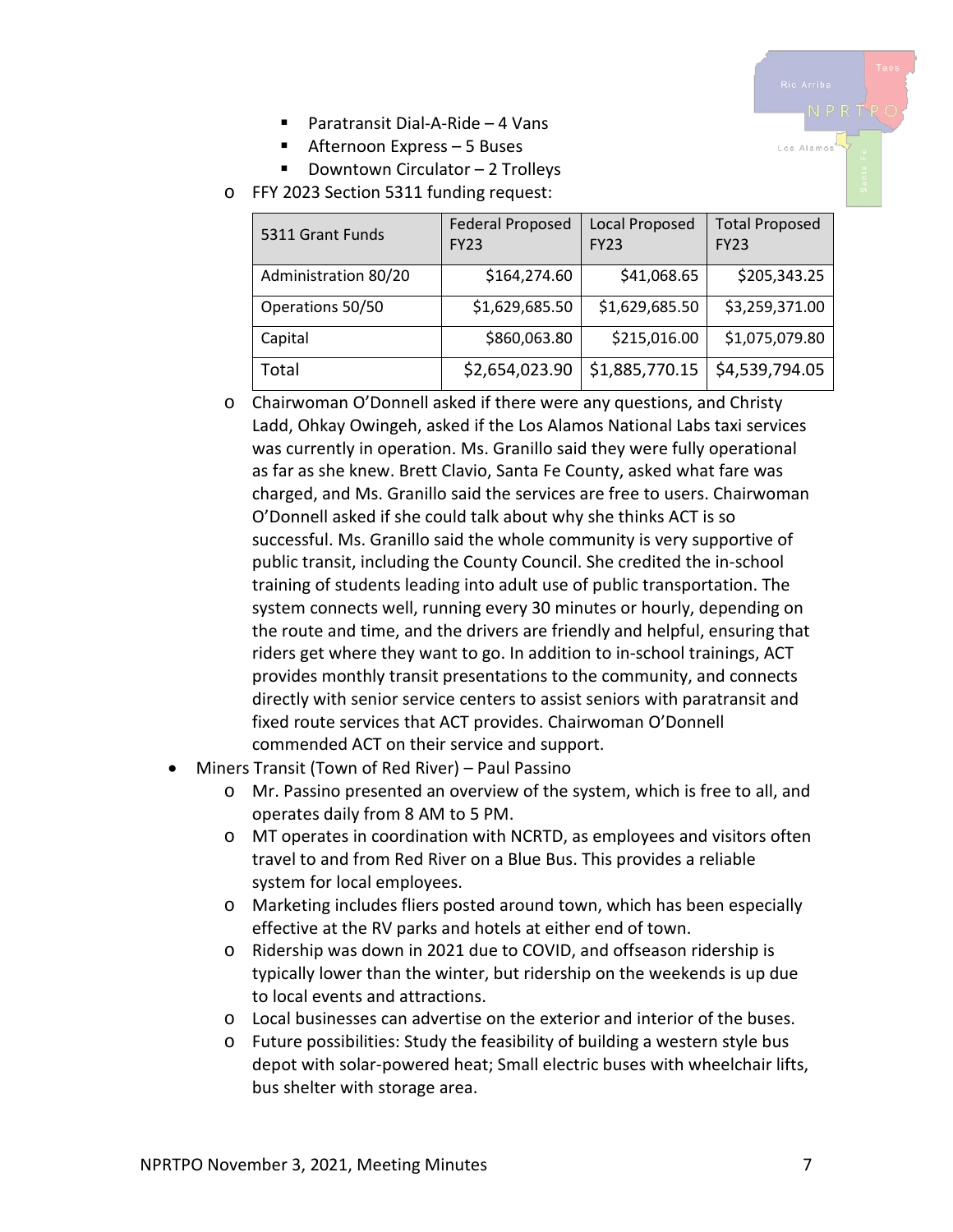- o Miners Transit works with Der Markt, the local grocer, to offer grocery delivery to anyone self-quarantined or stranded at home. Los Alamo
- o Mr. Passino noted that MT provides reliable transportation in winter, for locals, employees, and visitors
- o MT continues to enjoy the support of Lodger's Tax for Grant Match, Business Community, residents of Red River, and grateful tourists
- o Information is shared through Rider Notices, the local newspaper, and the Red River Visitor Center, MT Twitter account to launch soon; informational flyers and transit cards are distributed in local businesses.
- o Paul Sittig presented MT's Section 5310 request:

#### **Project(s)**

| Line Item | Year | Description                                     | Stimulus   Net Project Cost |
|-----------|------|-------------------------------------------------|-----------------------------|
| 117900    | 2023 | Project Administration - Project Admin.         | \$56,667.50                 |
| 300901    | 2023 | Operating Assistance up to 50% Fed. Share-Rural | \$132,823.00                |

#### **Budget Request Summary**

| <b>Budget Category</b>      | Net Project<br>Cost | <b>Total FTA Portion</b><br>of Net Project Cost<br>(max. allowed) | <b>Total Minimum</b><br><b>Required Local Match</b> | <b>Additional Local</b><br><b>Funds</b> |
|-----------------------------|---------------------|-------------------------------------------------------------------|-----------------------------------------------------|-----------------------------------------|
| Administration              | \$56,667.50         | \$45,334.00                                                       | \$11,333.50                                         | \$0.00                                  |
| <b>Less 20% Local Match</b> |                     |                                                                   |                                                     |                                         |
| Operating                   | \$132,823.00        | \$66,411.50                                                       | \$66,411.50                                         | \$0.00                                  |
| <b>Less 50% Local Match</b> |                     |                                                                   |                                                     |                                         |
| Total                       | \$189,490.50        | \$111,745.50                                                      | \$77,745.00                                         | \$0.00                                  |

o Chairwoman O'Donnell asked how many buses MT has, and Mr. Passino answered three buses and one van. Chairwoman O'Donnell also asked whether MT was still limiting capacity to 4 passengers per bus. Mr. Passino stated that the restriction had been lifted, and the bus capacity is 40 people, and the van holds 25-30.

- o Chairwoman O'Donnell asked Mayor Calhoun to confirm whether this was a service operated by the Town of Red River, and the mayor confirmed that, and that expenses are supplemented by Lodgers' Tax.
- North Central Regional Transit District Bryce Gibson
	- o Mr. Gibson provided an overview of NCRTD, noting that NCRTD is currently developing their Service Plan Update, which may lead to increased service on some over-performing routes, and service reductions to under-performing routes. The plan also supports ondemand micro transit services to start in calendar year 2022. The Española maintenance facility is under construction, and is expected to be completed in the Spring of 2022, which will allow the agency to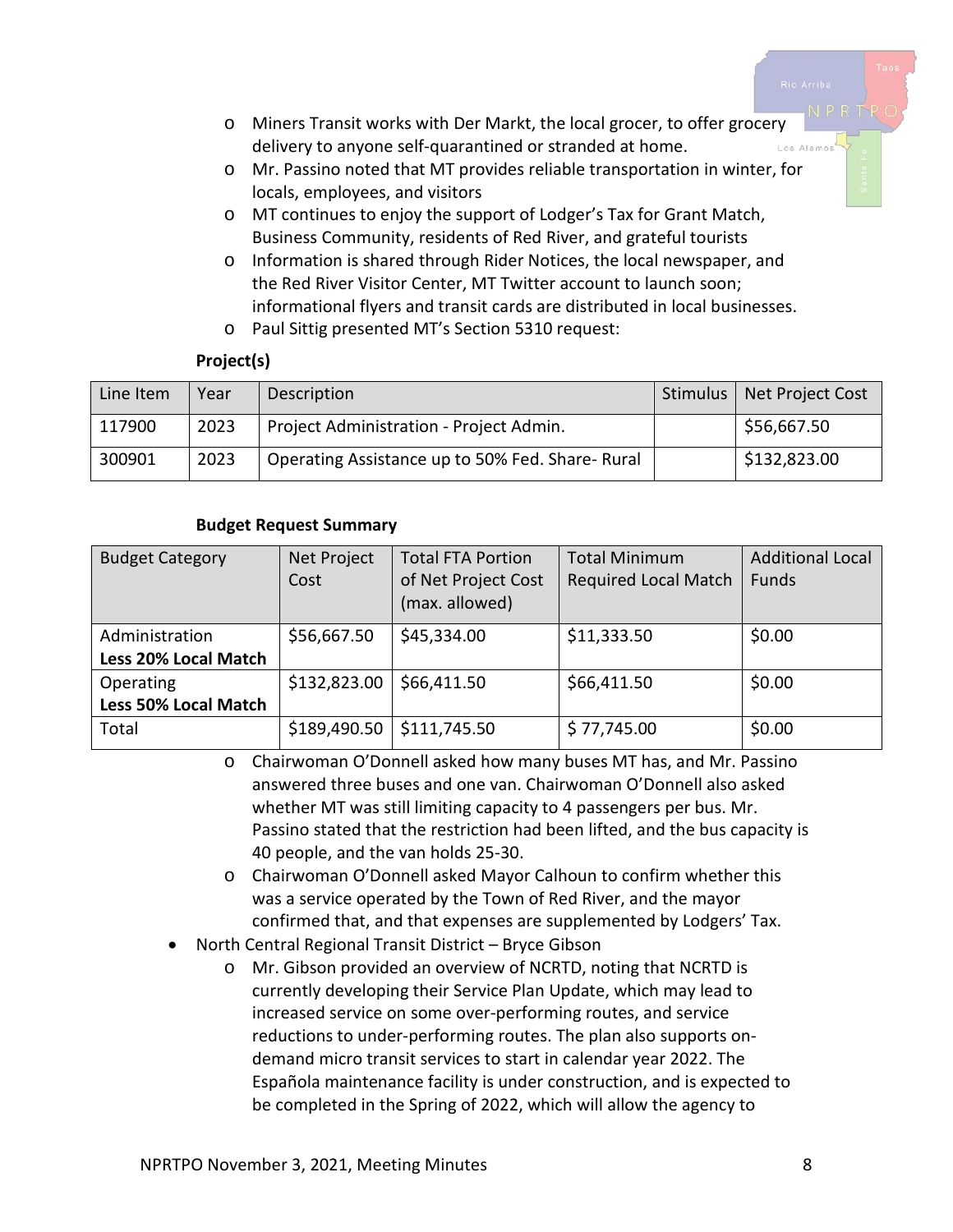maintain their own vehicles beyond basic repair. An operations and maintenance facility in Taos is also expected to break ground in 2022, and most NCRTD will roll out a small fleet of vehicles powered by alternative fuels, likely a mix of battery electric and hydrogen fuel cell.

- o NCRTD operates 26 routes over a 10,000 square mile service area
- o throughout Taos, Los Alamos, Rio Arriba and Santa Fe and into San Juan County (some routes currently modified or canceled due to pandemic).
- o NCRTD has developed additional transit services as need demonstrates, i.e. Feeder Service connecting with the NMDOT's Park and Ride and NM Rail Runner Express, and a coordinated Tribal transit system between the six Tribal entities that are NCRTD members.
- o During the pandemic, NCRTD has temporarily combined the routes to Santa Clara, San Ildefonso, and Tesuque Pueblos into one route. NCRTD has also started a pilot commuter service route between Mora and Las Vegas.
- o NCRTD will flex all fixed routes up to 3/4 of a mile beyond the route corridor to provide curb-to-curb service. This service is free for ADA riders, and \$10 for all others.
- o Mr. Gibson discussed the three different demand zones in Española (15 miles around the transit center), Pojoaque/ Nambé dial-a-ride service, and the pilot expansion of the Taos Chile line, extending up to two miles away from the main route.
- o NCRTD transit ridership is recovering from the lowest points in November and December 2020, and prior to COVID-19, annual ridership was increasing.
- o Short-range service plan update completed and adopted by NCRTD board in January 2021, with implementation to include enhanced evening and weekend services for key routes.
- o Long-range strategic plan was adopted by NCRTD board in Nov. 2015, with a 20 year horizon, and the plan states that NCRTD's role is to act as a coordinator with member and non-member communities, and provide connectivity with other regional transit services and mode options.
- o The long-range plan also discusses funding sources (local, state, and federal), and describes the Regional Transit Gross Revenues Tax that was passed by voter referendum in all four member counties in Nov. 2008.
- o Six of the 17 board members are Tribal entities, and NCRTD currently serves all northern Pueblos, as well as Jicarilla Apache Nation.
- o Public participation is encouraged through monthly board meetings, online outreach, NPRTPO and SFMPO coordination, Service Plan Update community meetings, and public engagement policy for service, policy, and fare modifications.
- o Services are coordinated between regional agencies to avoid duplication of services and maintain linkages.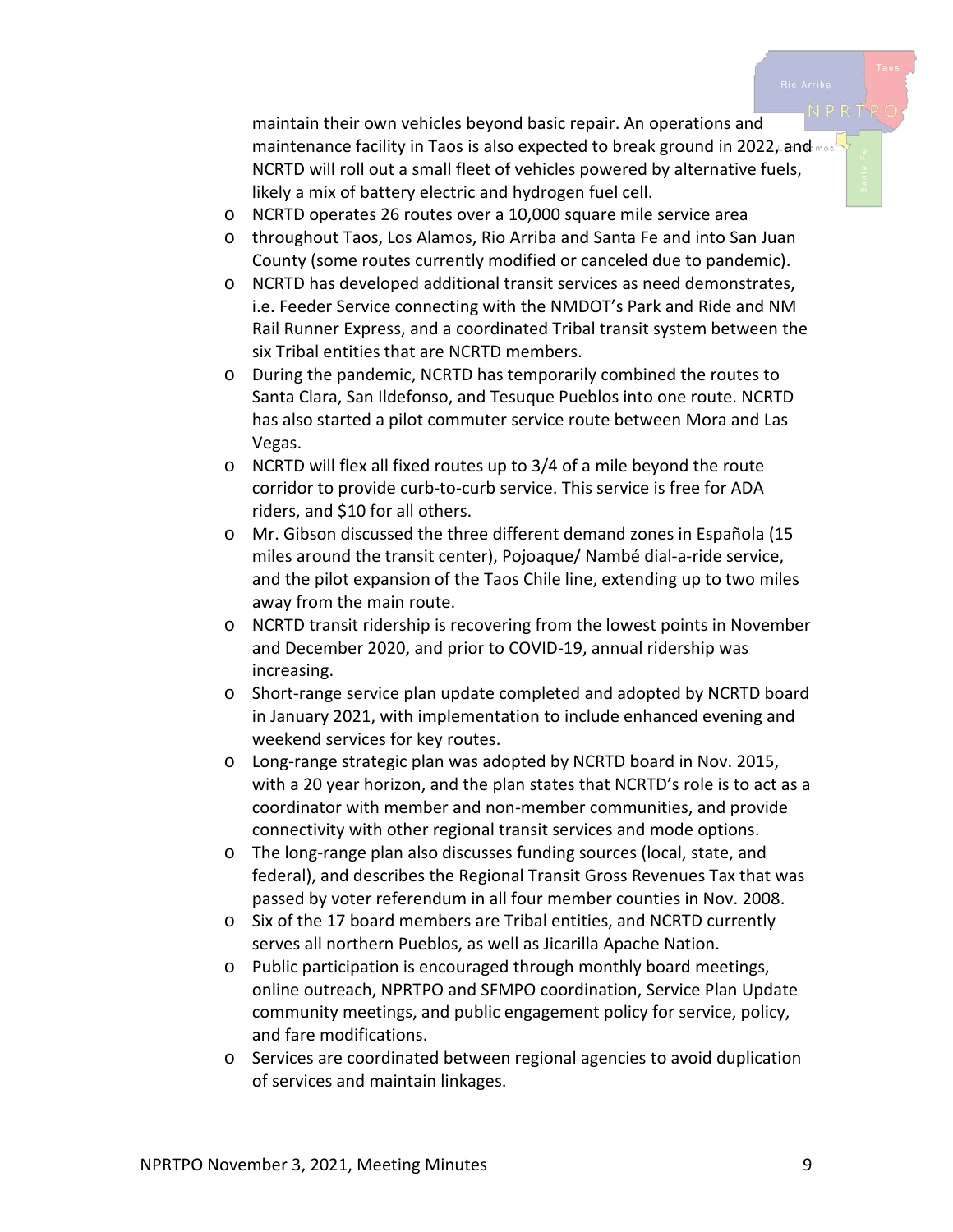- o Regional need is apparent from increased ridership, particularly as transit ridership declines nation-wide. Age, income, and lack of transportations Alamos alternatives also indicate the need for these regional transit services.
- o Mr. Gibson presented county-level statistics and compared them with national averages to further stress the need and value of these services, as well as ridership usage and satisfaction survey results.
- o NCRTD has a dedicated marketing team with a staff of three, to increase awareness to increase ridership. Riders are connected to other regional services and mobility options, and para-transit services are promoted to increase the use of that system.

| <b>Budget</b><br>Category                   | Net Project<br>Cost | <b>Total FTA Portion</b><br>of Net Project<br>Cost (max.<br>allowed) | <b>Total Minimum</b><br><b>Required Local</b><br>Match | Additional<br>Local<br><b>Funds</b> |
|---------------------------------------------|---------------------|----------------------------------------------------------------------|--------------------------------------------------------|-------------------------------------|
| Administration<br>Less 20% Local<br>Match   | \$1,059,912.82      | \$847,930.26                                                         | \$211,982.56                                           | \$0.00                              |
| Capital<br>Less 20% Local<br>Match          | \$5,872,790.00      | \$4,698,232.00                                                       | \$1,174,558.00                                         | \$0.00                              |
| <b>Operating</b><br>Less 50% Local<br>Match | \$7,693,519.40      | \$3,846,759.70                                                       | \$3,846,759.70                                         | \$0.00                              |
| Total                                       | \$14,626,222.22     | \$9,392,921.96                                                       | \$5,233,300.26                                         | \$0.00                              |

o NCRTD budget request summary:

o Admin relatively flat from FFY 2022 to 2023

o Summary of capitol requests:

| Line Item | Year | Description                                                                                        | <b>Project Cost</b> |
|-----------|------|----------------------------------------------------------------------------------------------------|---------------------|
| 117900    | 2023 | Project Administration *Rural*                                                                     | \$74 1,938.98       |
| 114403    | 2023 | Rehab/ Reno - Admin Facility * Jim West expans.                                                    | \$1,500,000.00      |
| 114403    | 2023 | Rehab / Reno – Operations & Maintenance<br>Facility * Taos Facility                                | \$1,000,000.00      |
| 119302    | 2023 | Construct - Bus Shelters * Española Park-and-Ride                                                  | \$255,000.00        |
| 114220    | 2023 | Acquisition - Misc. equip. * On-Route Rapid<br>Chargers for battery electric buses in Taos, Españ. | \$3,117,790.00      |
| 300900    | 2023 | Operating Assist. up to 50% Fed.- Intercity.                                                       | \$2,308,055.82      |
| 300901    | 2023 | Operating Assistance up to 50% Fed.- Rural                                                         | \$5,385,463.58      |
| 117901    | 2023 | Project Administration-Intercity.                                                                  | \$317,973.84        |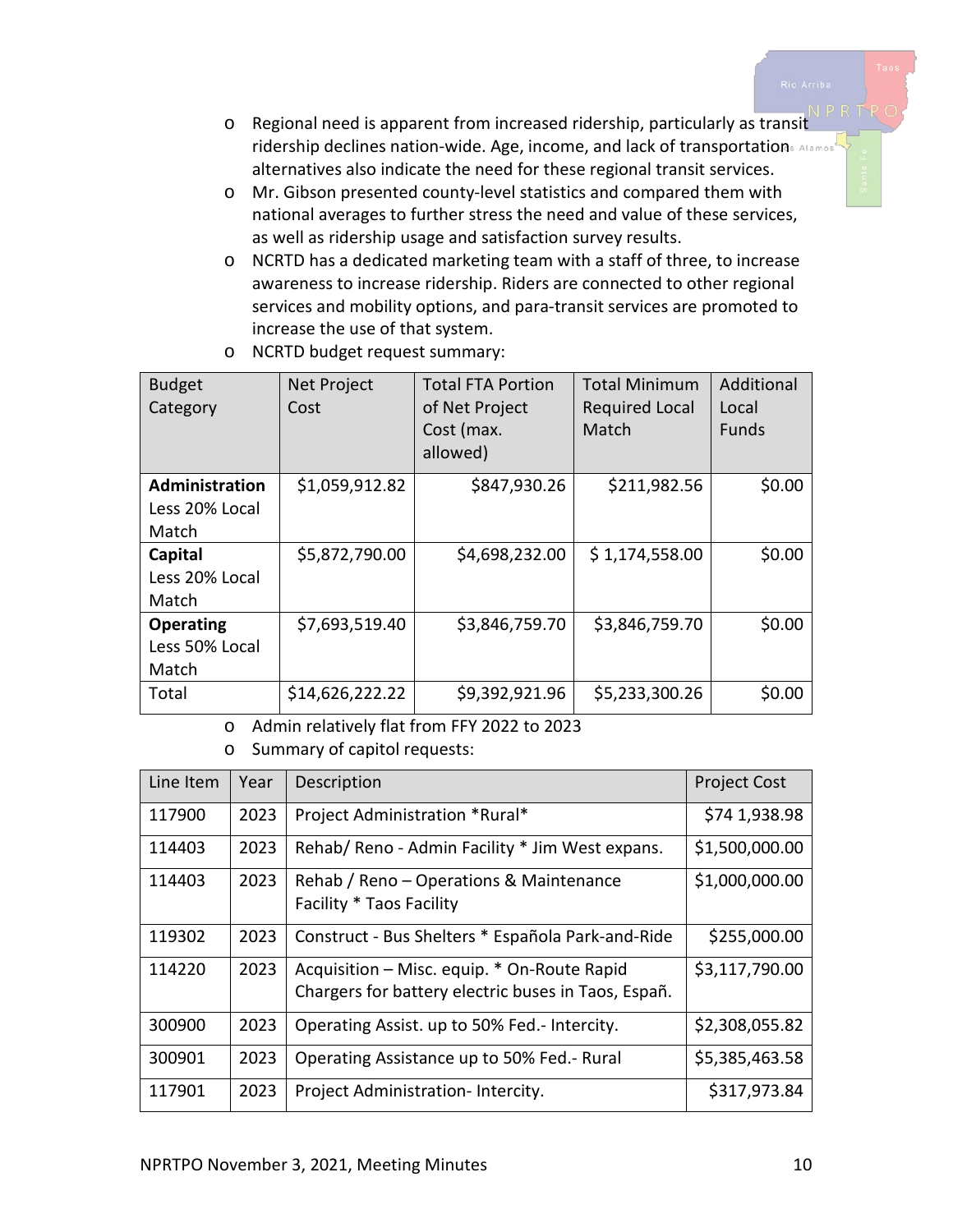- $\circ$  Mr. Gibson noted that the operating expense request is going up from 2022 due to the opening of the Española maintenance facility, which will mean additional maintenance and operations staff to hire to be able to do more transit equipment maintenance in-house.
- o NCRTD is also planning significant increases to services, including weekend and evening hours of service on key fixed routes, and ondemand microtransit in select communities, for a total of 29% increase in service hours, pending hiring additional drivers.
- o Question from Brett Clavio, Santa Fe County on the microtransit: how will it compare to Uber and Lyft. Mr. Gibson noted that this service is not operating yet, and NCRTD recently released the RFP to solicit proposals from software vendors. While current on-demand services do require making requests at least 24 hours in advance, the microtransit will be developed to be more competitive with transportation network companies (TNCs) like Uber and Lyft, starting with a modeling study to evaluate the potential demand for the service.
- PoPay Messenger (Ohkay Owingeh) Christy Ladd
	- o Ms. Ladd provided an overview of the PoPay Messenger transit service, noting that the population served includes Ohkay Owingeh tribal members and close to 12,000 non-tribal members that live within the confines of the reservation in Chamita, El Duendo, El Llano, Hernandez.
	- o Ohkay Owingeh's LRTP was updated, revised, and approved by the Tribal Council in September 2021.
	- o Providing on-demand transit for travel to work, medical appointments, senior personal care, schooling, and social service necessities.
	- o Coordinate with NCRTD, which includes three stops in Ohkay Owingeh.
	- o Community meetings postponed for COVID-19 safety precautions, though constituents are consulted while taking transit.
	- o PoPay Messenger has two buses and two vans and has requested FTA funds previously to replace one of the vans, which is 100% federal funds.
	- o No capital requests for FFY 2023 Section 5311, opting for other funding to support capital expenses.
	- o Three drivers and one dispatch; other staff step in to drive in a pinch; looking to expand the service post-COVID.
		- Two drivers are fluent in Tewa, compliant with Title VI Plan.
	- o From Oct. 1 through July 30, PoPay Messenger Program provided 28,000 breakfasts and 28,000 lunches to seniors and school-aged children.
	- o Marketing plan is part of the long range transportation plan, and targets low income families, senior citizens, college students, employment, and middle and high school students.
	- o Marketing goals: decrease unemployment, increase graduation rate.
	- o Ohkay Owingeh Tribal Council has committed to the \$71,638 match.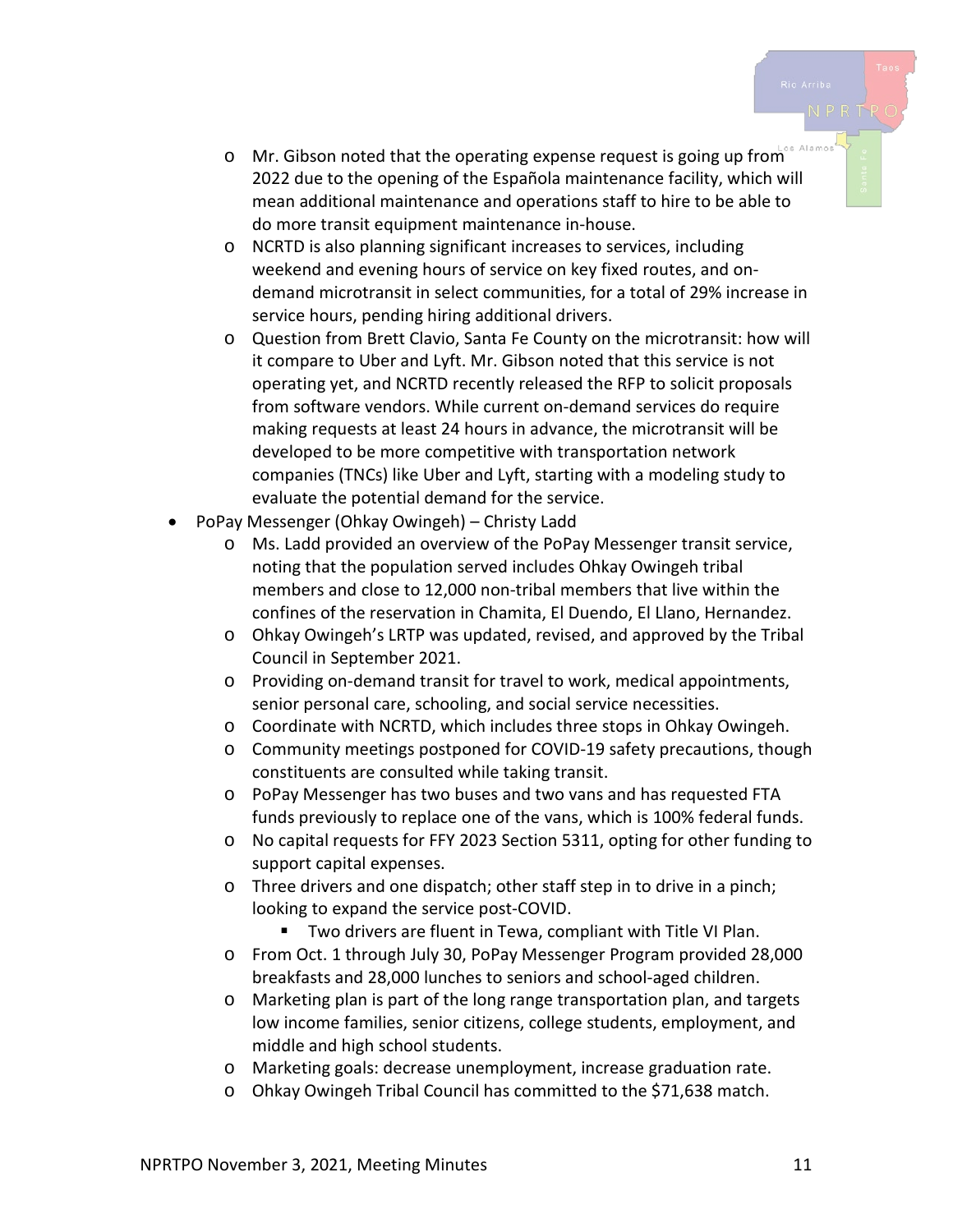| <b>Budget Category</b> | Net Project Cost | <b>Total FTA Portion</b> | <b>Total Local Match</b> |  |
|------------------------|------------------|--------------------------|--------------------------|--|
| <b>Operating</b>       | \$133,560        | \$66,780                 | $$66,780^\circ$          |  |
| Less 50% Local Match   |                  |                          |                          |  |
| Administration         | \$24,296         | \$19,437                 | \$4,859                  |  |
| Less 20% Local Match   |                  |                          |                          |  |
| Total                  | \$157,856        | \$86,217                 | \$71,639                 |  |

o Same request as FFY 2022.

Vice Chair Vernon Lujan, Taos Pueblo, joined during these presentations.

5310 Presentations:

- Atomic City Transit (Los Alamos County) Annette Granillo
	- o Ms. Granillo provided an overview of the ACT paratransit services, noting that the whole fleet is 100% ADA accessible.
	- o ACT's ADA complimentary paratransit service operates as a fixed-route service from 6 AM to 7 PM, and dial-a-ride from 6:30 PM to 9:00 PM, and ADA services given priority during this later time.
	- o and services the entirety of Los Alamos County.
	- o Paratransit is included in the general service plan, and the updated service plan is going out for RFP now.
	- o Same public service and marketing efforts as general transit services.
		- **Targeted surveys sent to registered paratransit users.**
	- o While 24- hour pre-scheduling is requested for dial-a-ride services, sameday services are often available.
	- o 3 transit operators are dedicated to paratransit, and other staff can perform as needed.
		- Paratransit operators receive the same training, with a focus on customer service and sensitivity for ADA support.
	- o 4 dial-a-ride vans for paratransit, with custom vehicle design to help the public to differentiate services.
	- o Coordinate services with regional services and destinations, as well as All Individuals First who work with adults with disabilities, and Los Alamos County Senior Center Transportation.
		- Paratransit eligibility and ridership coordinated between ACT, NCRTD, and City of Santa Fe.
	- o Funding request (replace one existing vehicle at the end of its service):

| <b>Budget Category</b> | Net Project Cost | <b>Total FTA Portion</b> | <b>Total Local Match</b> |
|------------------------|------------------|--------------------------|--------------------------|
| Capital                | \$157,000        | \$125,600                | \$31,400                 |
| Less 20% Local Match   |                  |                          |                          |

o Nov. 3, 2021, is grand opening of PoPay Messenger Transit Facility, funded by the FTA Bus and Bus Facilities Program funding.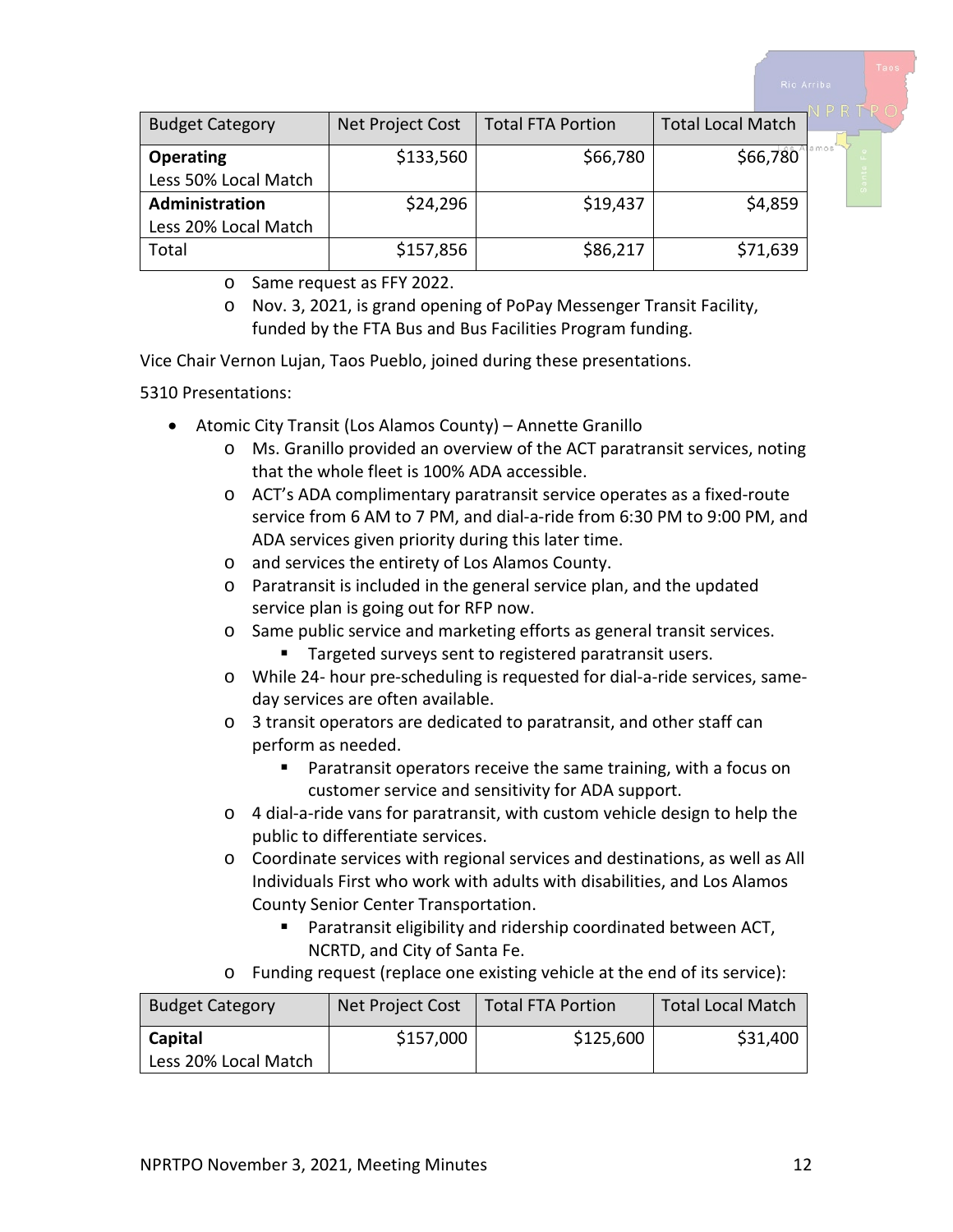- Santa Fe Recovery Center Marcie Davis
	- o Ms. Davis provided a summary of the SFRC services, including populations served, and coordinating agencies.
		- 100% of SFRC clients fall below low-moderate income limit, 80% fall below the very low income limit.
		- **More than 70% are seniors or have one or more physical or** mental disabilities, per ADA definitions.
		- In 2020, SFRC extended to provide services in Gallup, with some individuals transferred to Santa Fe for additional services.
	- o Transportation service is on-demand, generally one-on-one, with some group trips.
	- o 15 case managers trained to operate the vehicles and provide client support while in transport.
	- o SFRC currently serves people in McKinley, Rio Arriba, and Santa Fe counties, specifically in Gallup, Española, and Taos.

| <b>Budget Category</b> | Net Project Cost | <b>Total FTA Portion</b> | <b>Total Local Match</b> |
|------------------------|------------------|--------------------------|--------------------------|
| Capital                | \$142,642        | \$114,114                | \$28,528                 |
| Less 20% Local Match   |                  |                          |                          |

o Fund request (two new vans to each hold 4 passengers + 1 wheelchair):

Mr. Sittig asked Mr. Ummadi whether the ranking information could be provided to him at a later date, or if he needed the RTPO's rankings this day. Mr. Ummadi confirmed he could receive the final rankings at a later date. He noted that the RTPO rankings are one of seven performance indicators used for funding considerations.

Mr. Sittig directed members to submit their ratings on each application via the Google Forms link. Chairwoman O'Donnell asked Mr. Sittig to keep the Section 5311 and 5310 criteria up while members filled the rating online.

Chairwoman O'Donnell noted that the tallying of final scores would be postponed until a special meeting on December 1, 2021.

# IX. **Action/Approval: Letters of Support for two NCRTD transit funding applications**

Chairwoman O'Donnell asked whether there were other applicants for the Section 5339(b) transit application funding. Bryce Gibson, NCRTD, said that he believed that NCRTD is the only transit agency applying for 5339(b) funds, and that NCRTD is submitting a combined application with NMDOT. Paul Sittig provided some context on the applications, noting that they are for improvements with broad regional benefit, rather than localized improvements, where a community or communities would be asked for letters of support. Mr. Sittig noted that with this justification, North Central New Mexico Economic Development District provided letters of support for these applications. Mr. Gibson noted applications with letters of support are prioritized for funding, and that he had reached out to Santa Fe MPO and received similar letters of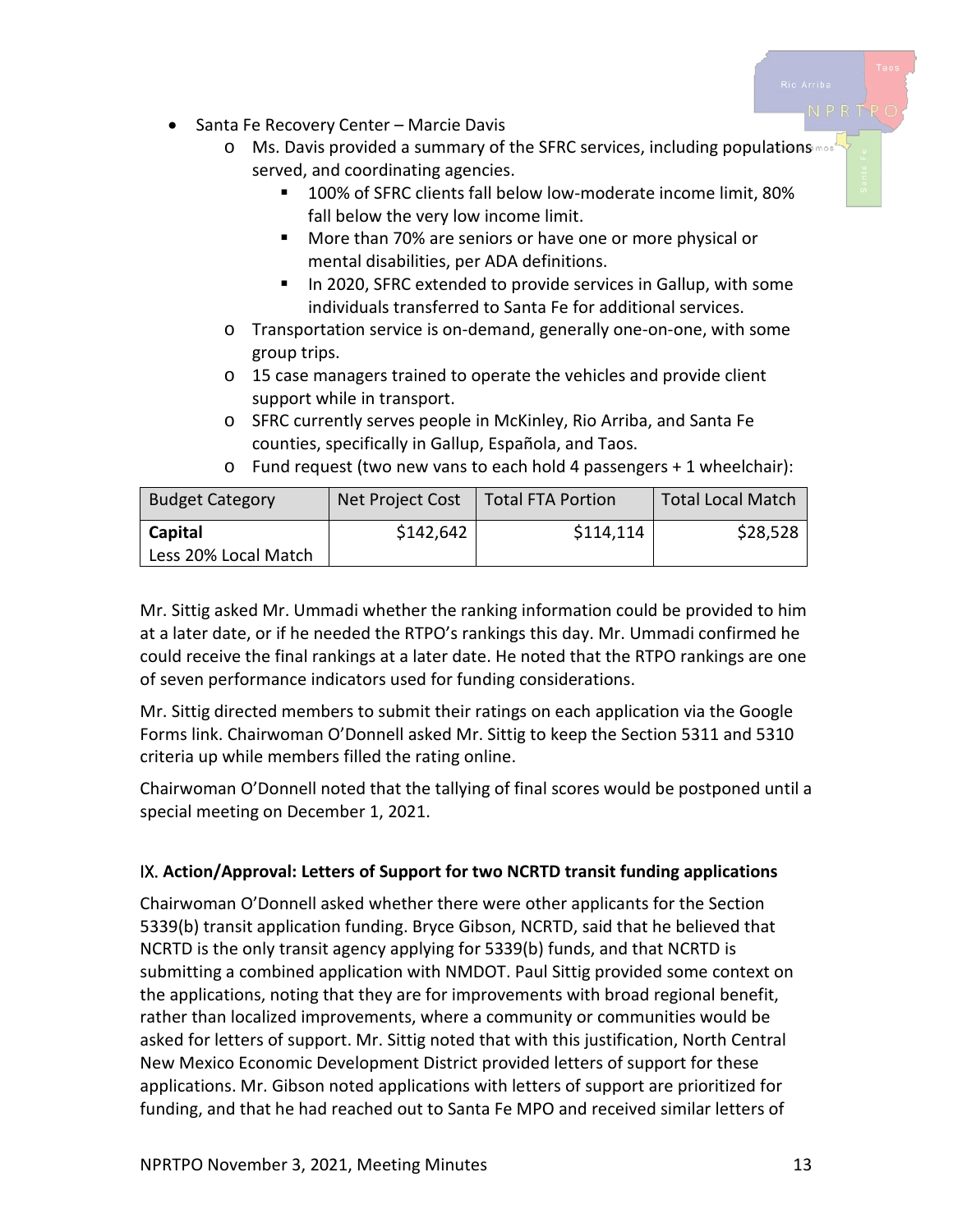

support. Chairwoman O'Donnell asked whether other transit agencies were aware of this funding opportunity, and Mr. Gibson noted that this funding is made available by a Alamos' the Federal Transit Administration (FTA) annually, and that Ohkay Owingeh had applied and been awarded for these funds previously to fund the construction of their new PoPay Messenger Transit Facility. Chairwoman O'Donnell entertained a motion.

Motion was made by Bryce Gibson, NCRTD. Second from Napoleon Garcia, Rio Arriba County.

#### Roll Call Vote:

| Name                         | Entity                | Vote |
|------------------------------|-----------------------|------|
| Napoleon Garcia              | Rio Arriba County     | Yes  |
| Gary Brett Clavio            | Santa Fe County       | Yes  |
| Chairwoman Candyce O'Donnell | <b>Taos County</b>    | Yes  |
| Muhammad Hussain             | City of Española      | Yes  |
| Georgiana Rael               | Town of Red River     | Yes  |
| Marcus Lopez                 | Pueblo of Nambé       | Yes  |
| Sylvia Armijo                | Picuris Pueblo        | Yes  |
| Suzette Shije                | Pueblo of Santa Clara | Yes  |
| Vernon Lujan                 | Pueblo of Taos        | Yes  |
| <b>Bryce Gibson</b>          | <b>NCRTD</b>          | Yes  |

The motion passed unanimously with members present.

Chairwoman O'Donnell made a motion for a special meeting on Dec. 1, 2021, at 10 AM, to postpone Agenda Items X through XIV until that date. Seconded by Brett Clavio, Santa Fe County.

|  | Roll Call Vote: |
|--|-----------------|
|  |                 |

| Name                         | Entity                | Vote       |
|------------------------------|-----------------------|------------|
| Napoleon Garcia              | Rio Arriba County     | Yes        |
| Gary Brett Clavio            | Santa Fe County       | Yes        |
| Chairwoman Candyce O'Donnell | <b>Taos County</b>    | Yes        |
| Muhammad Hussain             | City of Española      | Yes        |
| Georgiana Rael               | Town of Red River     | Yes        |
| Marcus Lopez                 | Pueblo of Nambé       | Yes        |
| Sylvia Armijo                | Picuris Pueblo        | Yes        |
| Suzette Shije                | Pueblo of Santa Clara | <b>Yes</b> |
| Vernon Lujan                 | Pueblo of Taos        | Yes        |
| <b>Bryce Gibson</b>          | <b>NCRTD</b>          | Yes        |

The motion passed unanimously with members present.